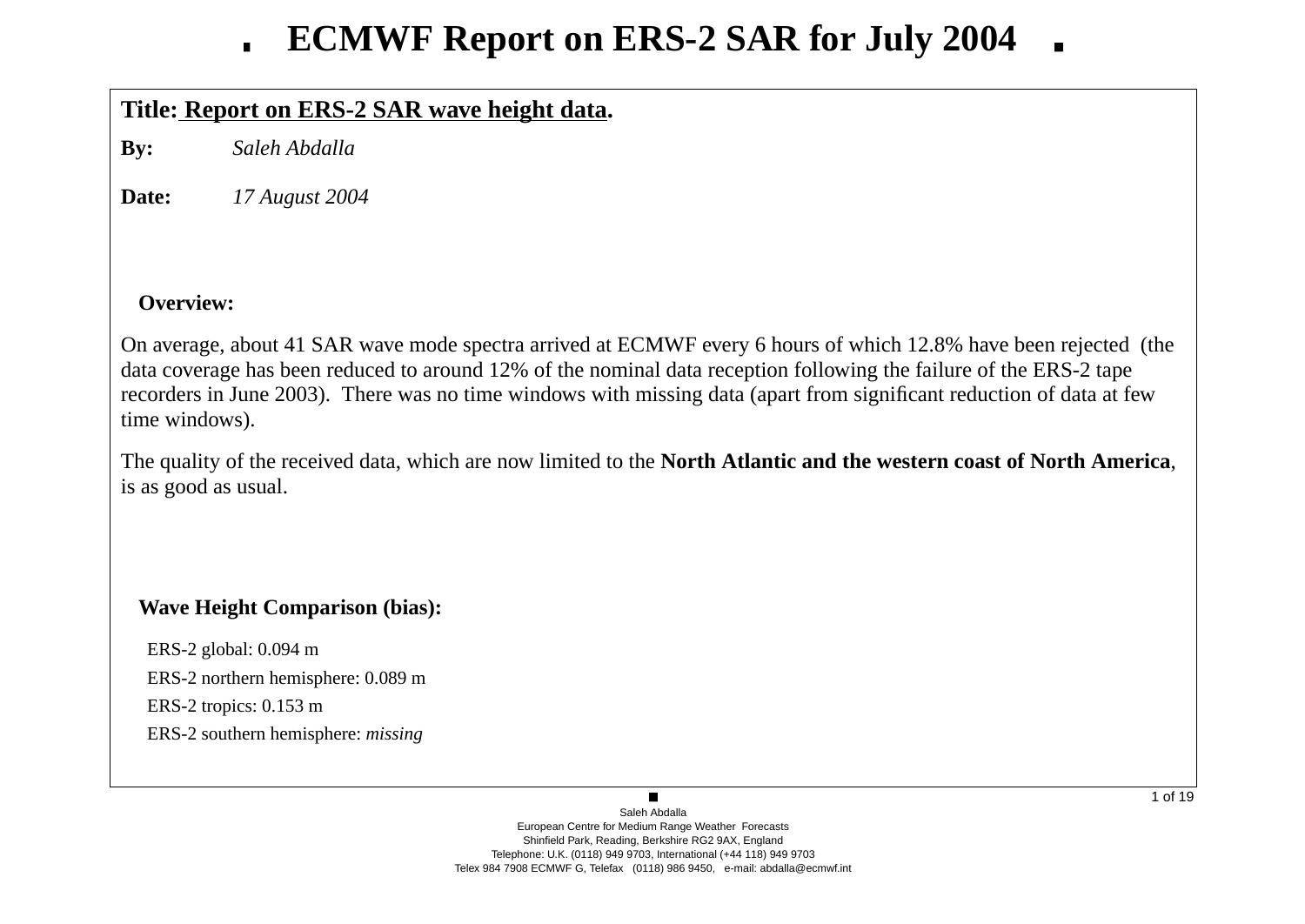### **Remarks:**

- **•** The SAR worked normally this month.
- **•** According to ESA (EOHelp message of 4 July 2003), the recording capabilities of ERS-2 are declared permanently una vailable following the failure of the ERS-2 tape recorder on 22 June 2003. The ERS-2 tape recorders were used to record the ERS-2 Low Rate mission globally for a period of 8 years of continuous acquisition. The global coverage is, therefore, discontinued. The ERS-2 Low Rate mission will be continued within the visibility of ESA ground stations o ver Europe, North Atlantic, the Arctic and western North America. ESA has the intention to extend the co verage of the Real Time Low Rate acquisition o ver the North Atlantic in the near future.
- ERS-2 SAR data and ENVISAT RA-2 Ku-band significant wave heights are assimilated in the ECMWF wave model.
- **•** There was no ECMWF model changes during the reporting period.

### **Definitions:**

Four new integrated parameters are used to compare the SAR and the model spectra. These parameters are:

1. The mean wave period based on the '-1*th*.' moment (*m*<sub>-1</sub>) defined as:

$$
T_{-1}=m_{-1}/m_0
$$

where  $m_0$  and  $m_{-1}$  are the zeroth and the '-1*th*.' moments of the wave spectrum with the *n-th*. moment, in general, is defined as:

$$
m_n = \int d\theta \int df \cdot f^n \cdot F(f, \theta)
$$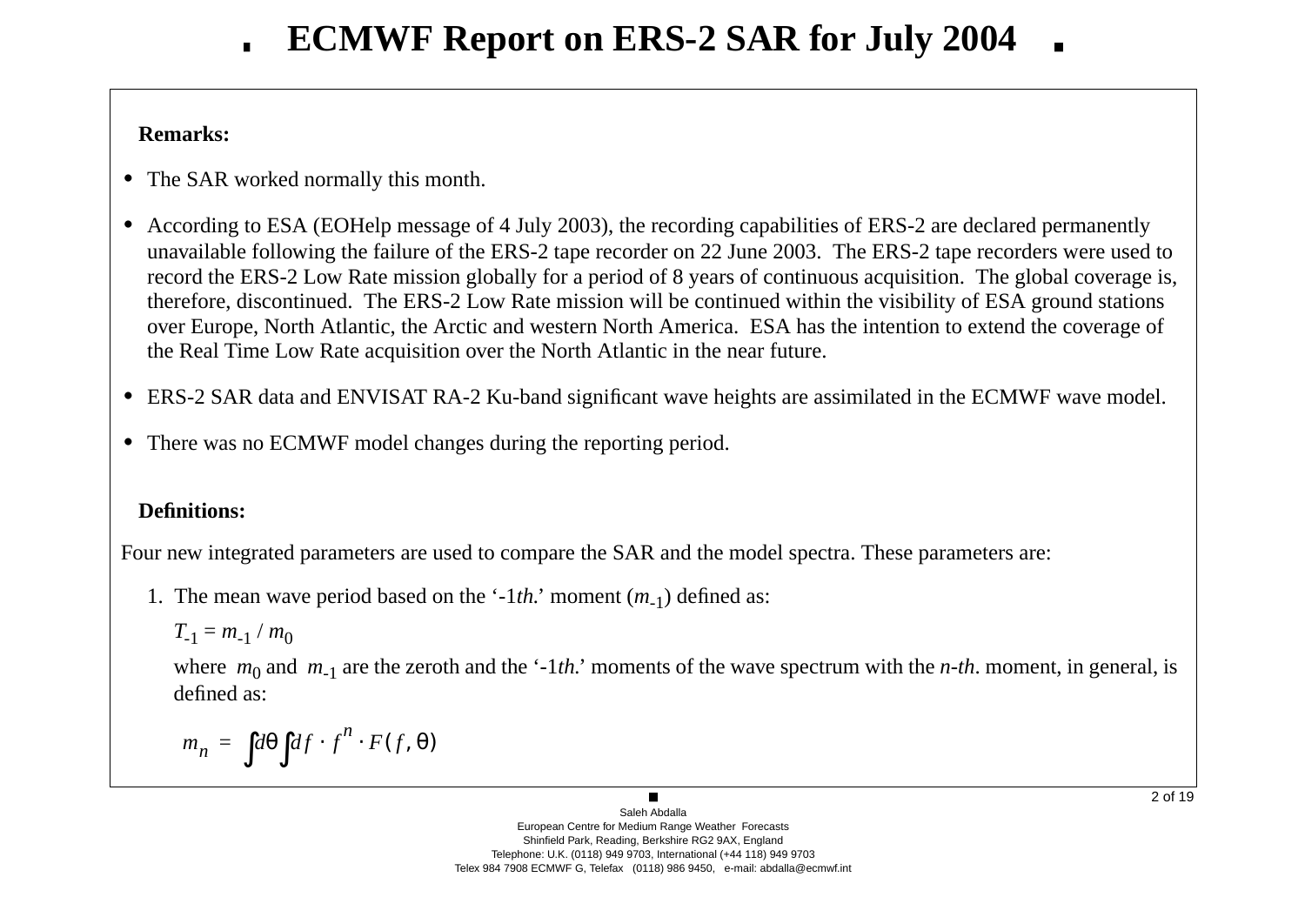*F* is the wave spectrum in frequency, *f*, - direction space. The comparison between ECMWF model and SAR mean wave periods for the whole month is given in Figure 7.

2. The w a ve directional spread defined as:

$$
\sigma = \sqrt{2[1 - r_1(f)]}
$$
  
\n
$$
r_1(f) = \int df \int d\theta \cdot F(f, \theta) \cdot \cos[\theta - \varphi(f)]
$$
  
\n
$$
\varphi(f) = \operatorname{atan} \left\{ [\int d\theta \cdot F(f, \theta) \cdot \sin(\theta)] / [\int d\theta \cdot F(f, \theta) \cdot \cos(\theta)] \right\}
$$

The comparison between ECMWF model and SAR wave directional spread values for the whole month is given in Figure 8.

3. The mean w a ve propagation direction defined as:

$$
\varphi = \text{atan}\Bigg\{ [\int df \int d\theta \cdot F(f, \theta) \cdot \sin(\theta)] / [\int df \int d\theta \cdot F(f, \theta) \cdot \cos(\theta)] \Bigg\}
$$

The comparison between ECMWF model and SAR mean wave propagation directions for the whole month is given in Figure 9.

4. The spectral peakedness parameter of Goda ( *Q* <sup>p</sup>) defined as:

$$
Q_p = 2m_0^{-2} \int d\theta \int df \cdot f \cdot F^2(f, \theta)
$$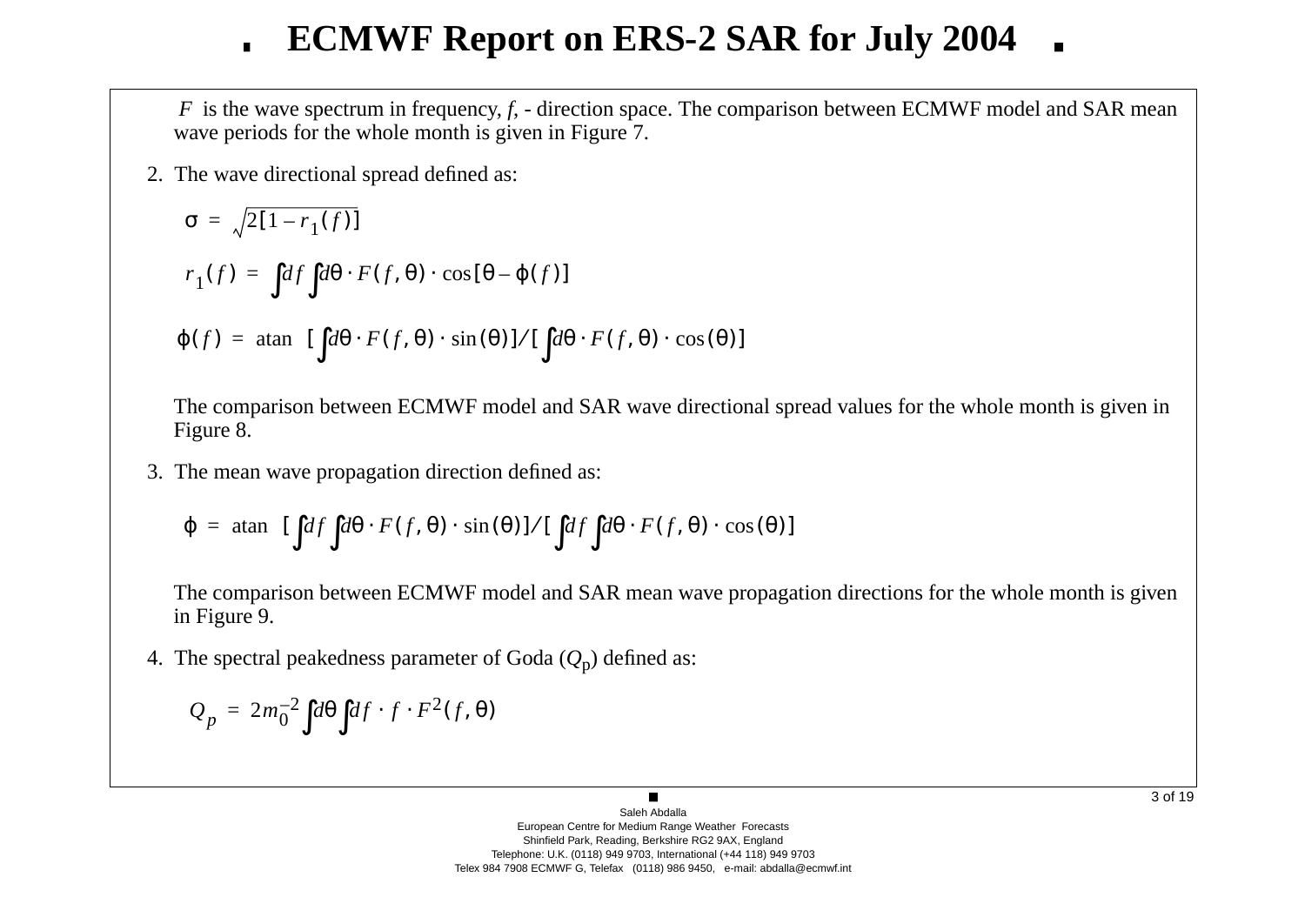The comparison between ECMWF model and SAR spectral peakedness (or roughly, spectral narrowness) values for the whole month is gi ven in Figure 10.

### **Figure captions:**

Figure 1: Time series of data reception for ERS-2 Altimeter data for July 2004.

Figure 2: Comparison of ECMWF wave height results with ERS-2 SAR wave height data for July 2004 (global).

Figure 3: Comparison of ECMWF wave height results with ERS-2 SAR wave height data for July 2004 (northern hemisphere)

Figure 4: Comparison of ECMWF wave height results with ERS-2 SAR wave height data for July 2004 (tropics)

Figure 5: Comparison of ECMWF wave height results with ERS-2 SAR wave height data for July 2004 (southern hemisphere)

Figure 6: ERS-2 SAR wave heights: Timeseries of bias (ERS-2 - model) and scatter index (SI).

Figure 7: Comparison of ECMWF mean wave periods with ERS-2 SAR mean wave periods for July 2004 (global).

Figure 8: Comparison of ECMWF wave directional spread with that of ERS-2 SAR for July 2004 (global).

Figure 9: Comparison of ECMWF mean wave directions with those of ERS-2 SAR for July 2004 (global).

Figure 10: Comparison of ECMWF wave peakedness factor with that of ERS-2 SAR for July 2004 (global).

Figure 11: ERS-2 SAR wave heights: Timeseries of daily bias (ERS-2 - model) for the past year.

Figure 12: ERS-2 SAR wave heights: Timeseries of daily root mean square difference (RMSE) for the past year.

Figure 13: Comparison between SAR and ECMWF "2-second wave-period interval equivalent wave heights" for July 2004 (global).

Figure 14: Comparison between SAR and ECMWF "2-second wave-period interval equivalent wave heights" for July 2004 (n. hem.).

Figure 15: Comparison between SAR and ECMWF "2-second wave-period interval equivalent wave heights" for July 2004 (tropics).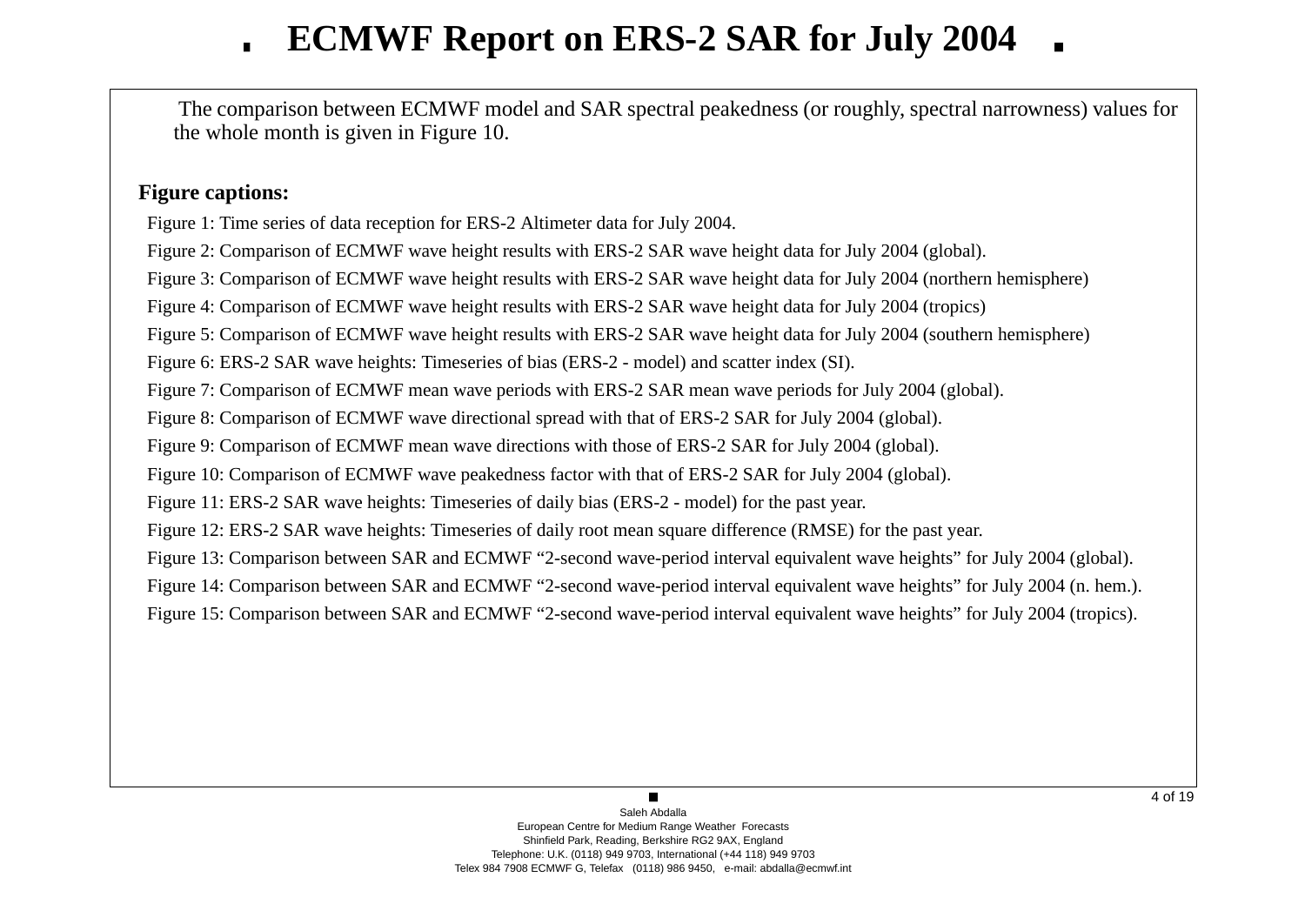

European Centre for Medium Range Weather Forecasts Shinfield Park, Reading, Berkshire RG2 9AX, England Telephone: U.K. (0118) 949 9703, International (+44 118) 949 9703 Telex 984 7908 ECMWF G, Telefax (0118) 986 9450, e-mail: abdalla@ecmwf.int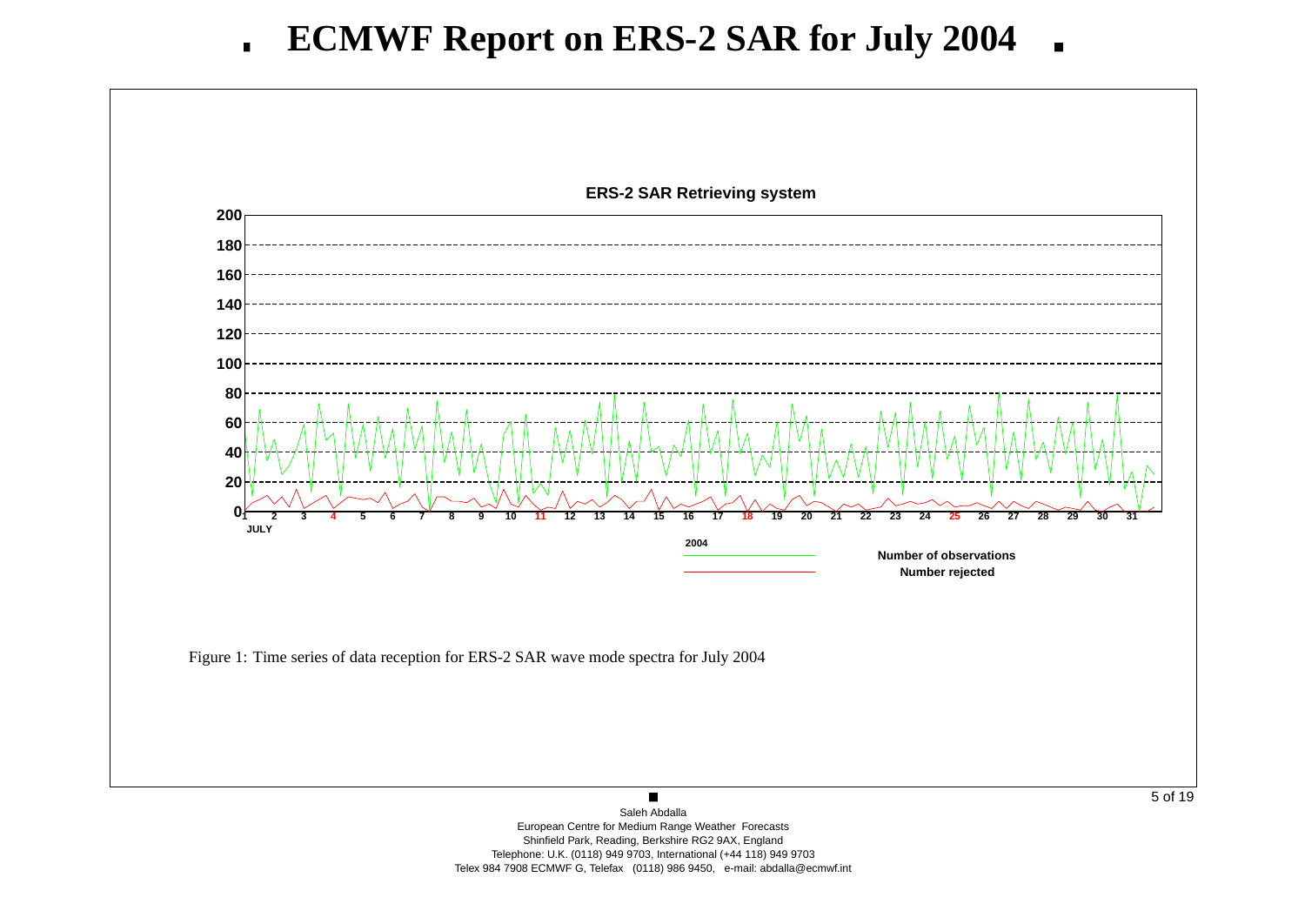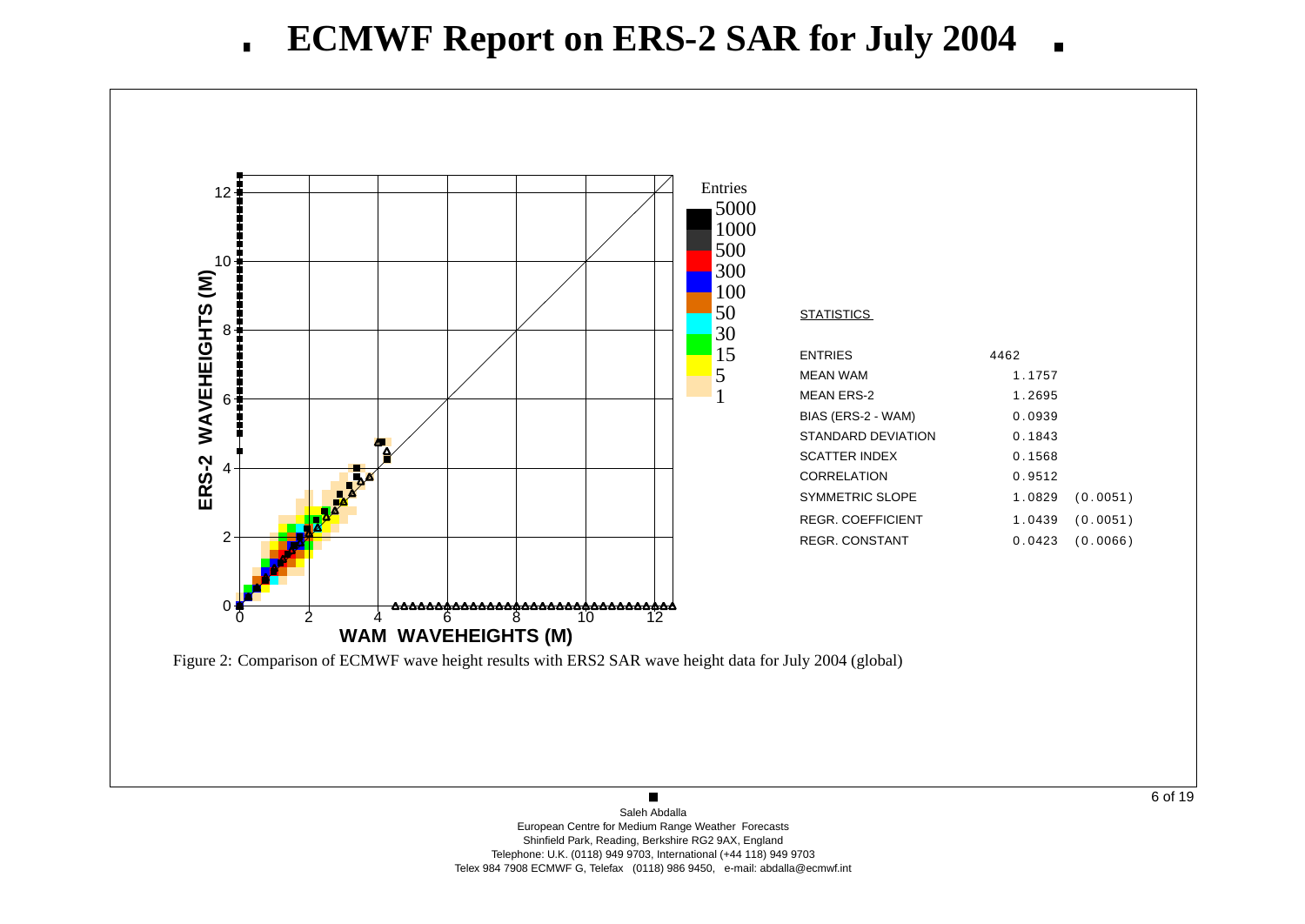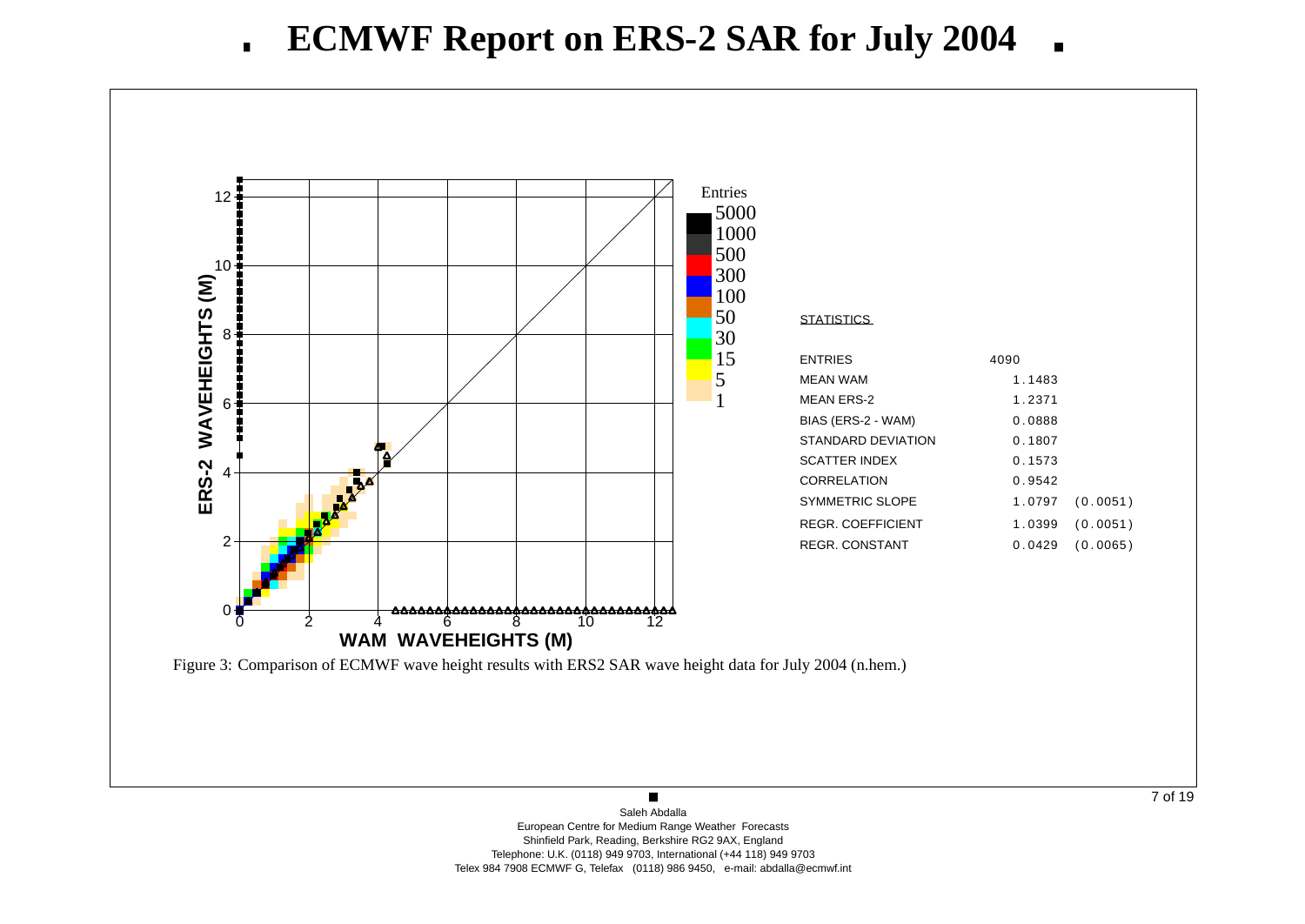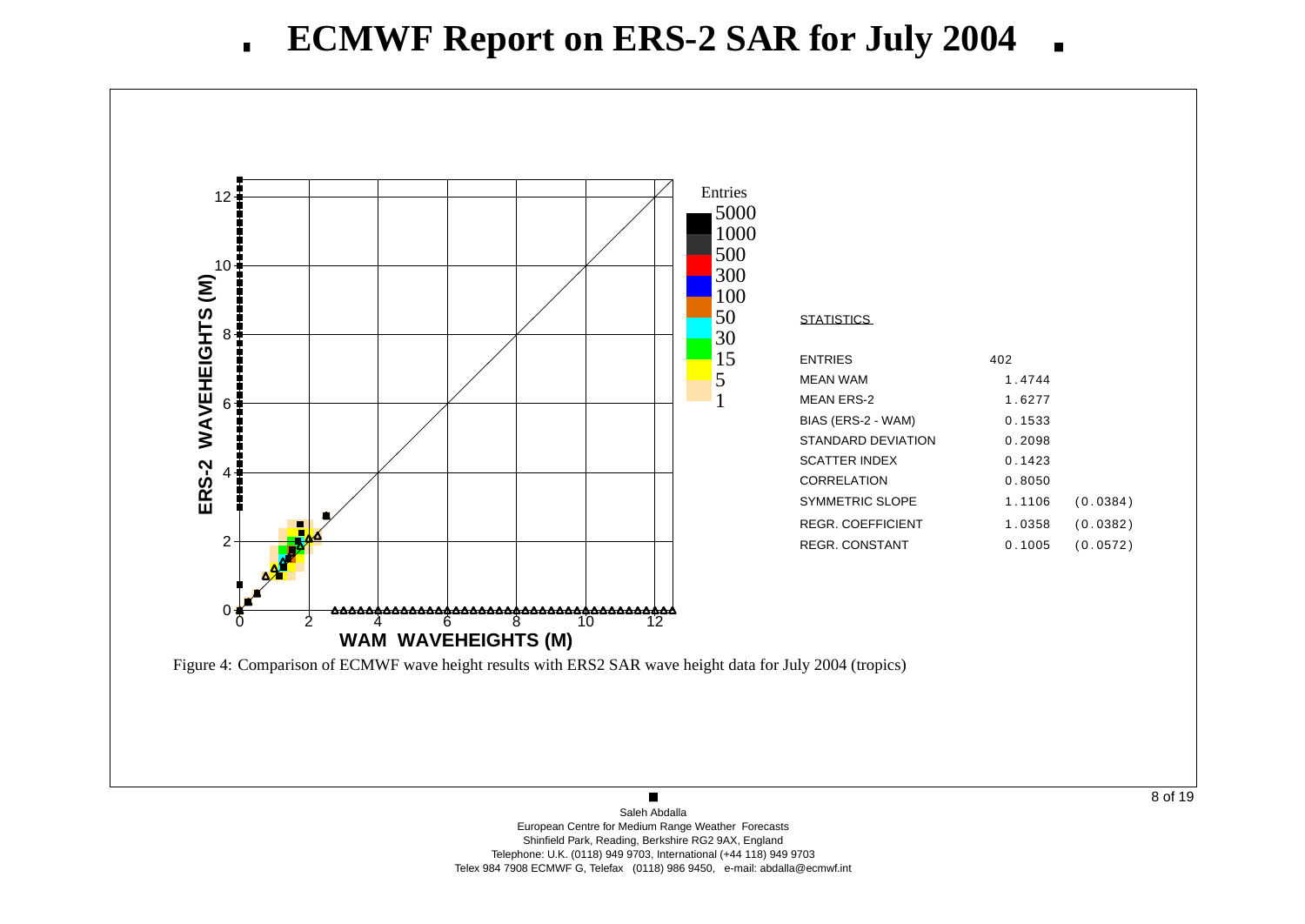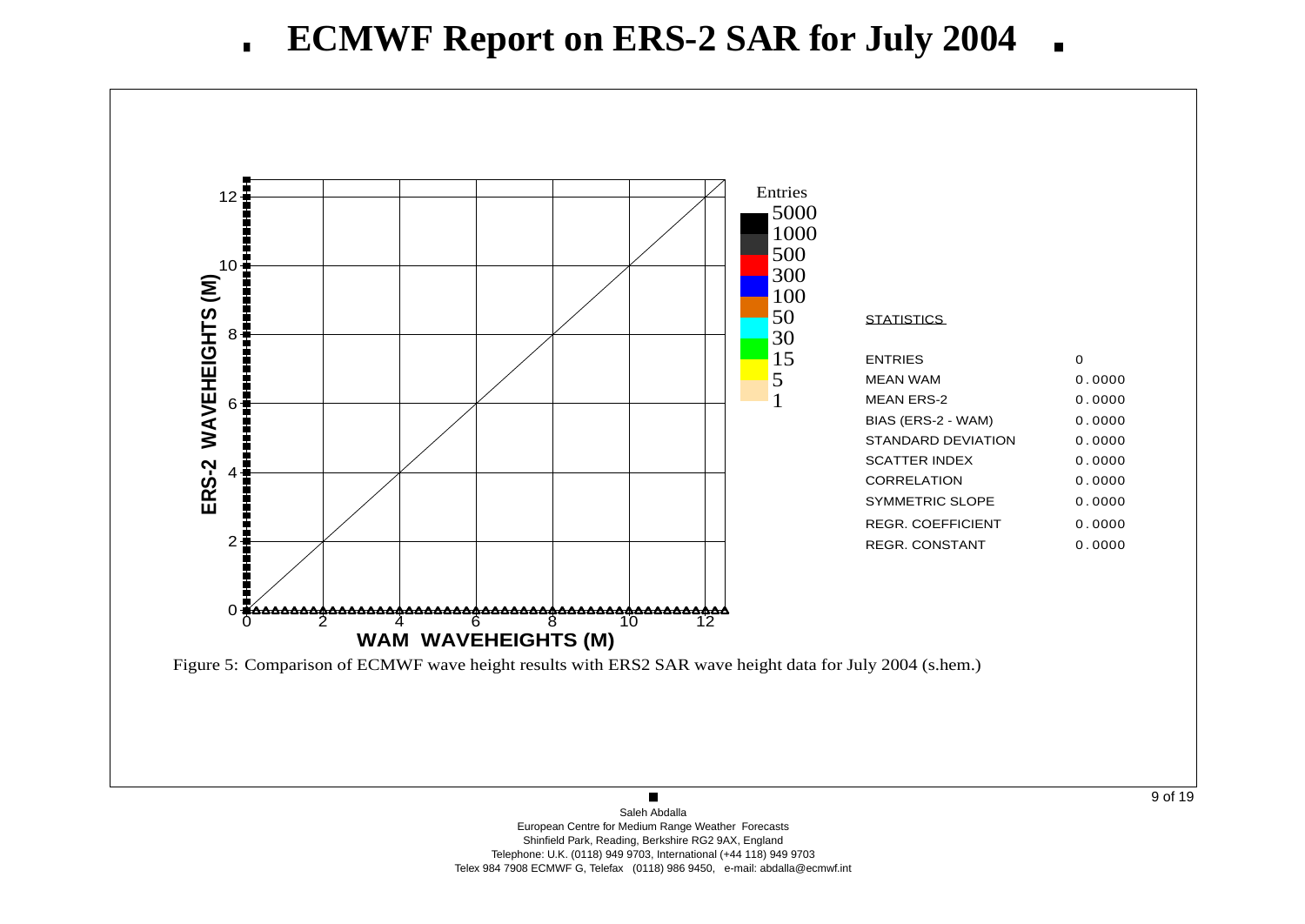**ECMWF Report on ERS-2 SAR for July 2004**  $\blacksquare$ 



European Centre for Medium Range Weather Forecasts Shinfield Park, Reading, Berkshire RG2 9AX, England Telephone: U.K. (0118) 949 9703, International (+44 118) 949 9703 Telex 984 7908 ECMWF G, Telefax (0118) 986 9450, e-mail: abdalla@ecmwf.int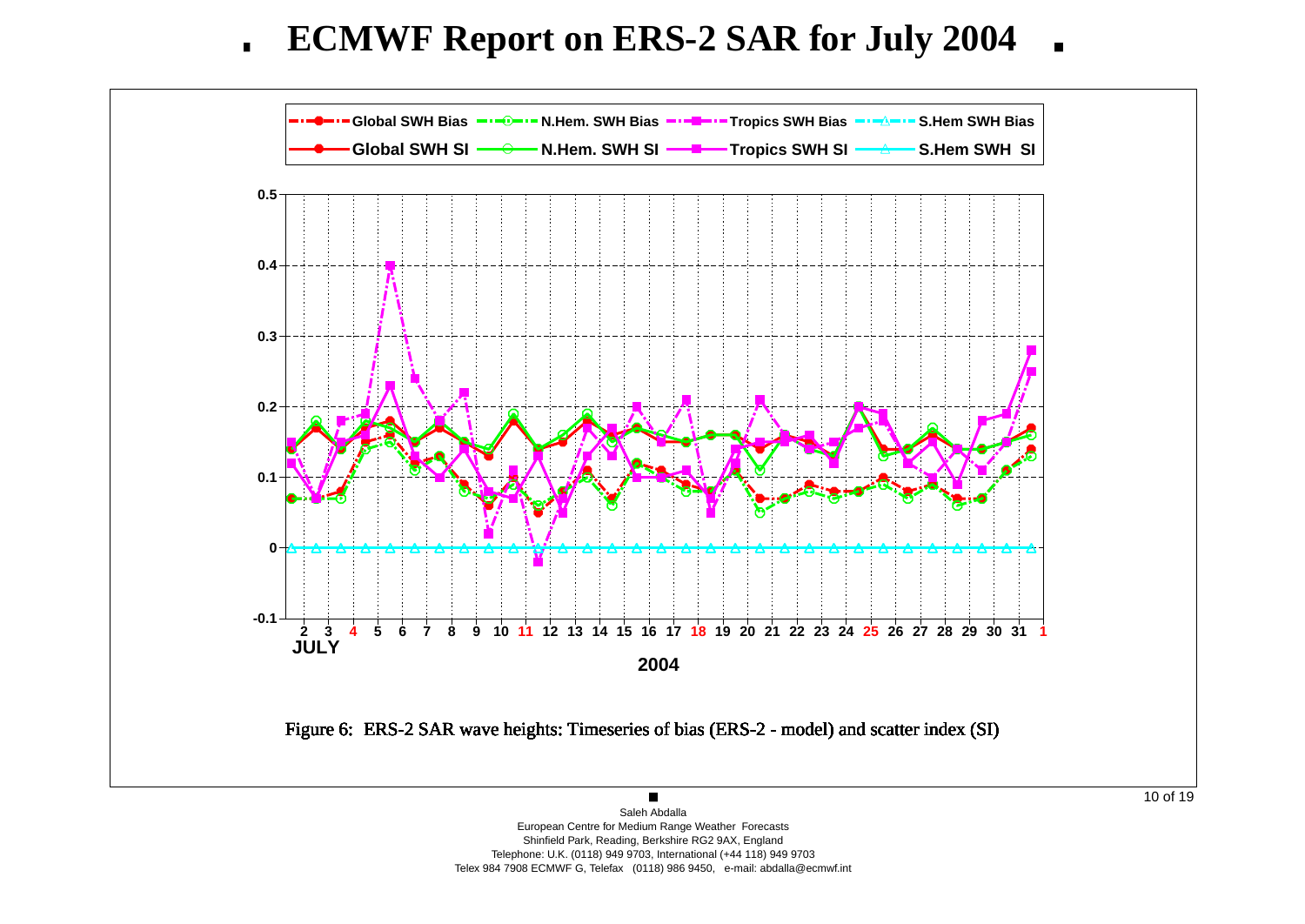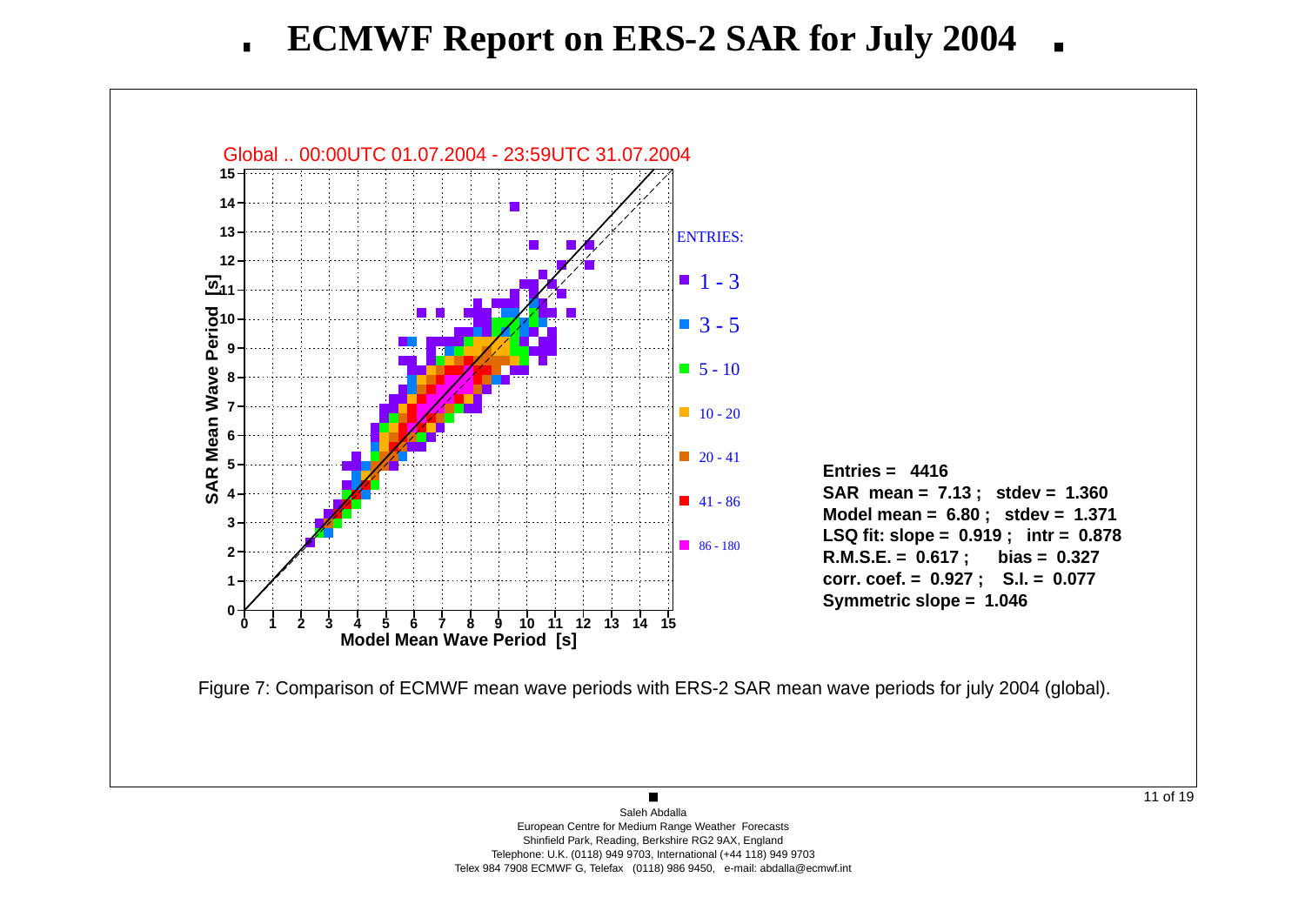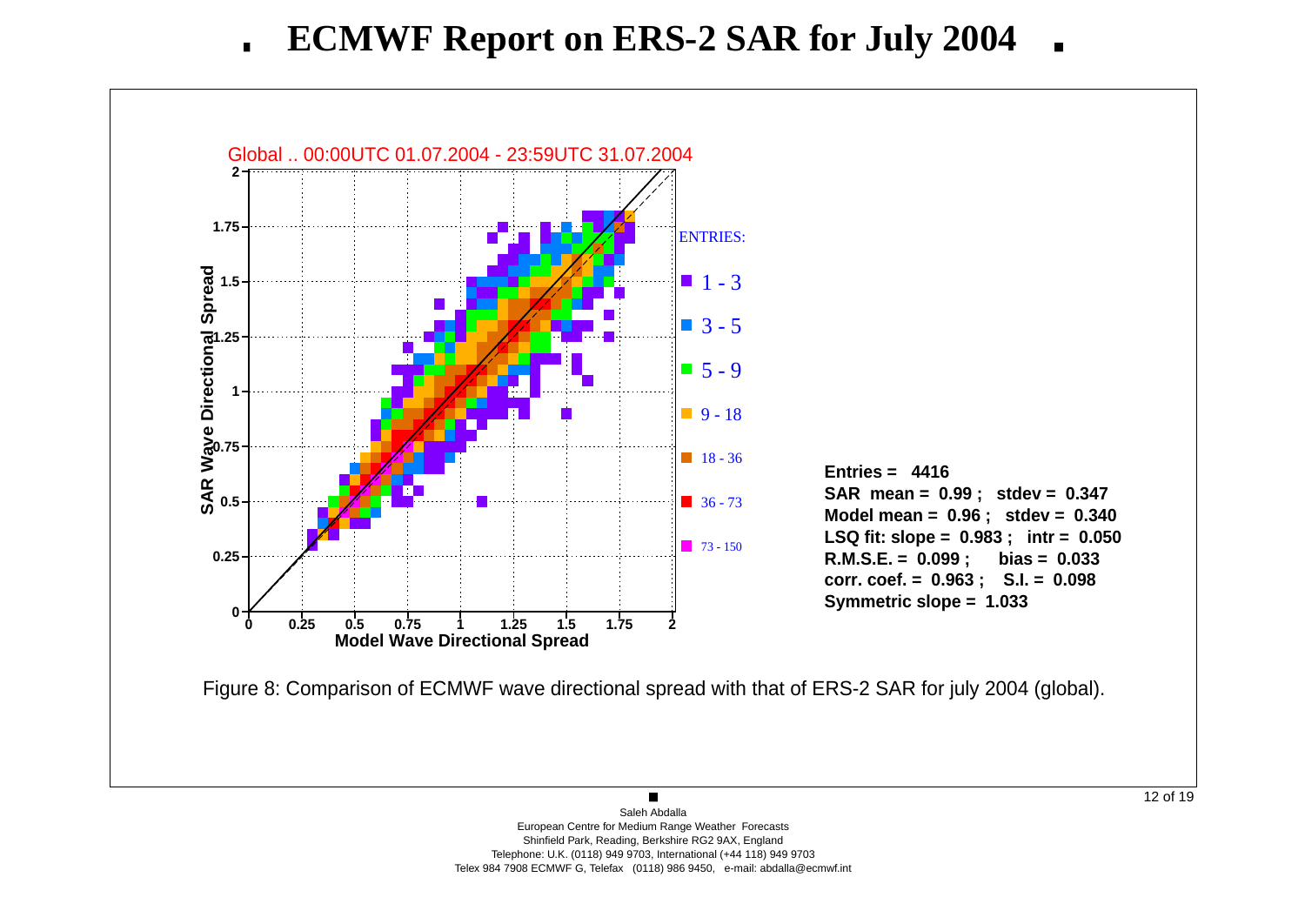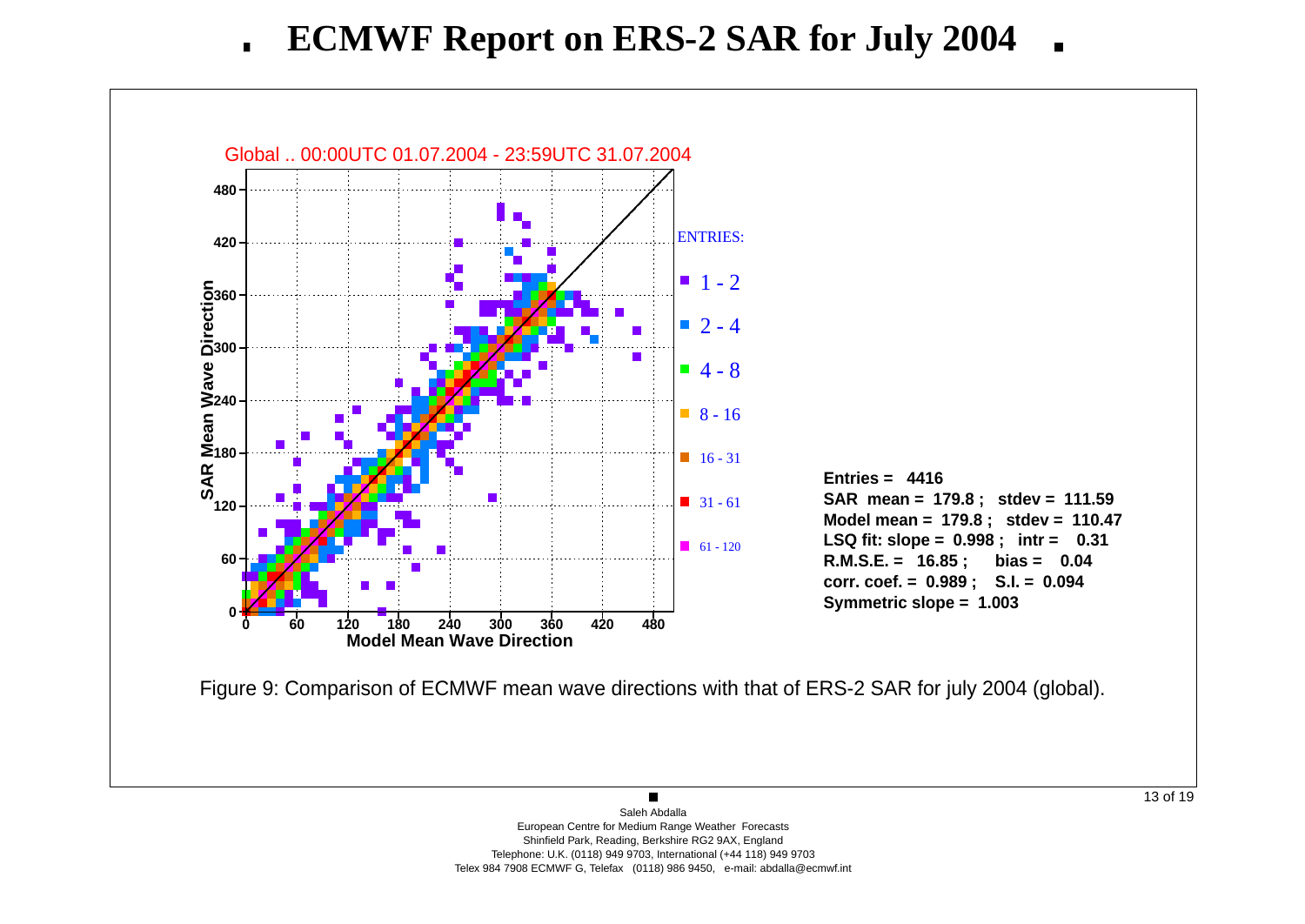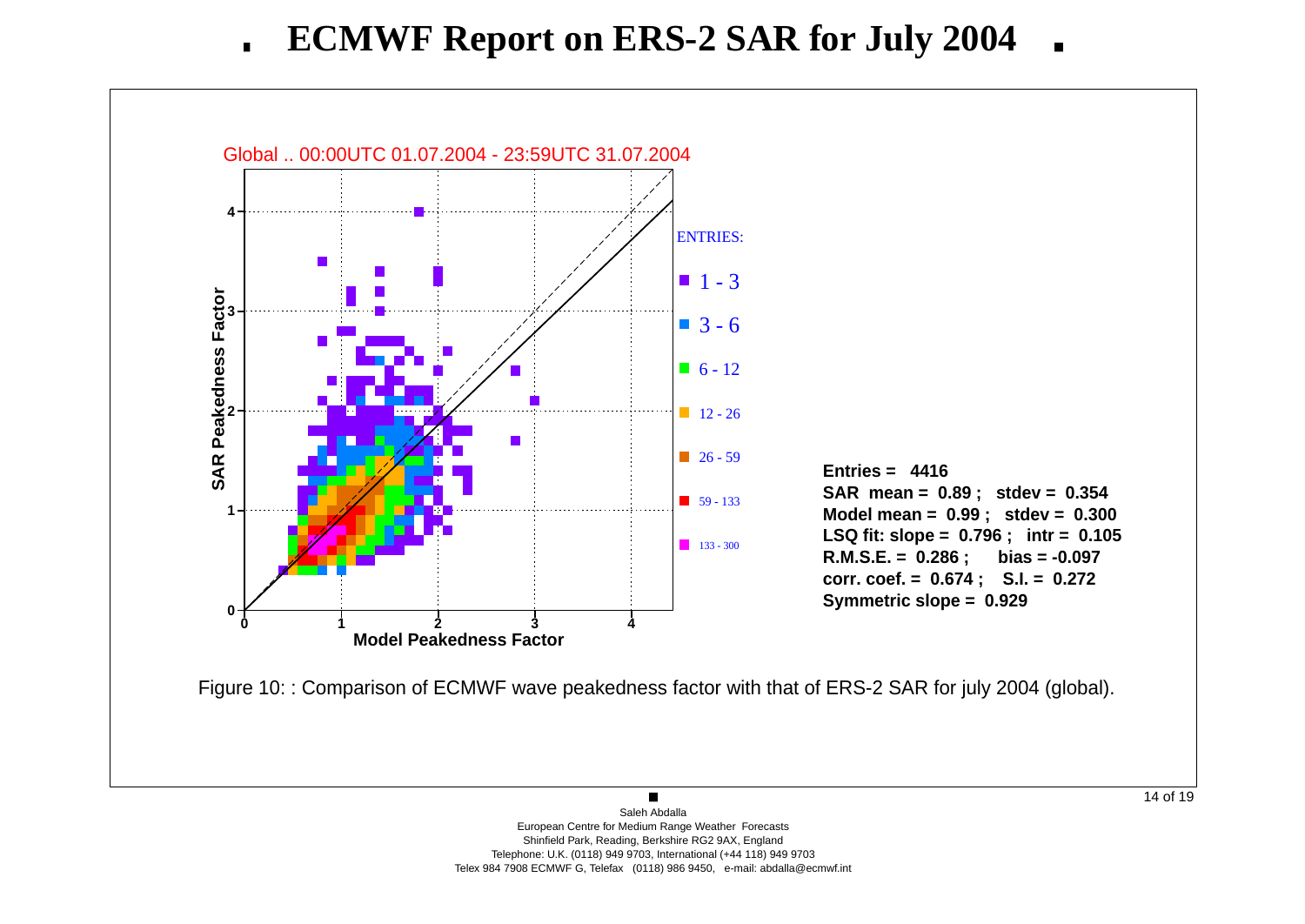

European Centre for Medium Range Weather Forecasts Shinfield Park, Reading, Berkshire RG2 9AX, England Telephone: U.K. (0118) 949 9703, International (+44 118) 949 9703 Telex 984 7908 ECMWF G, Telefax (0118) 986 9450, e-mail: abdalla@ecmwf.int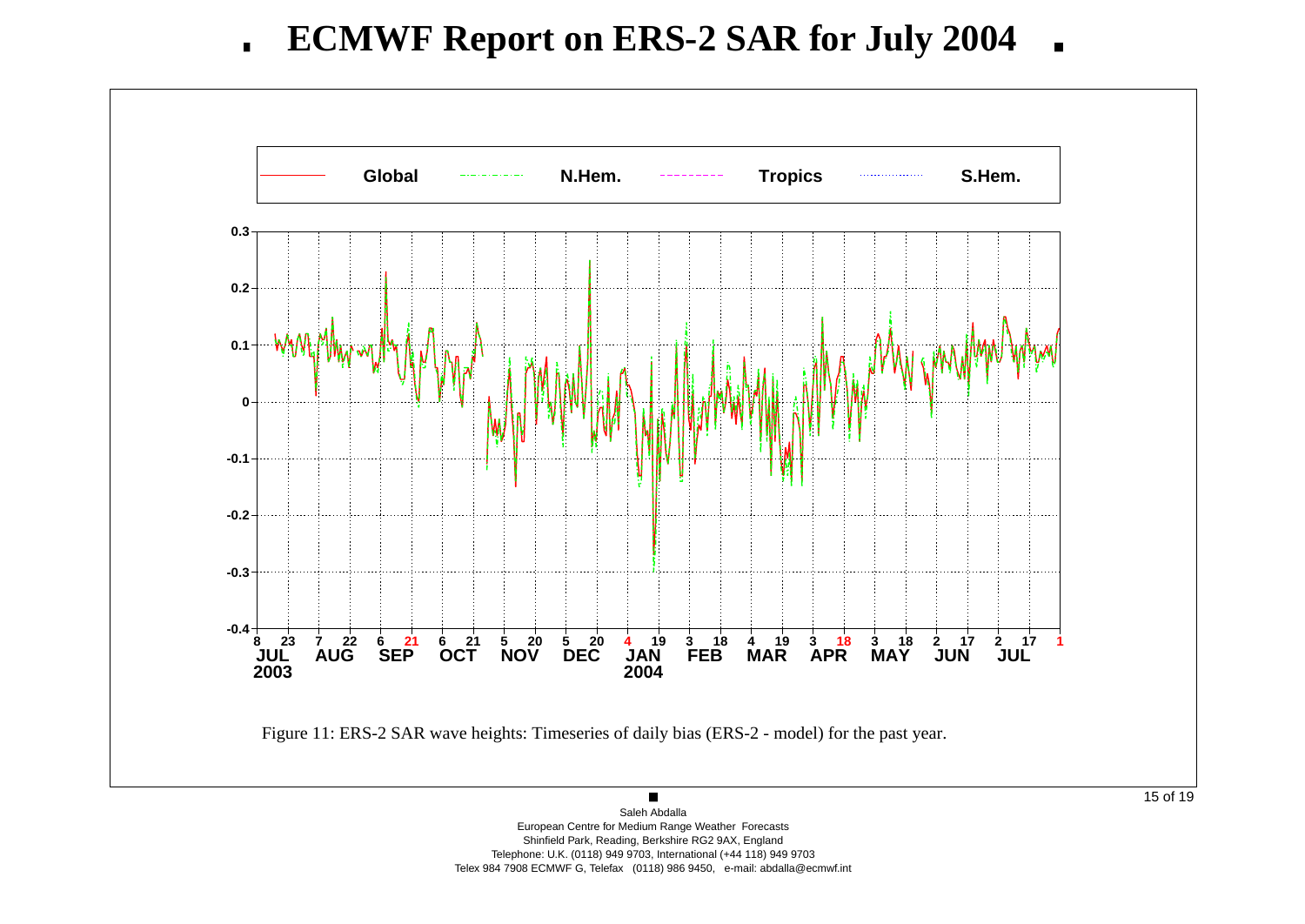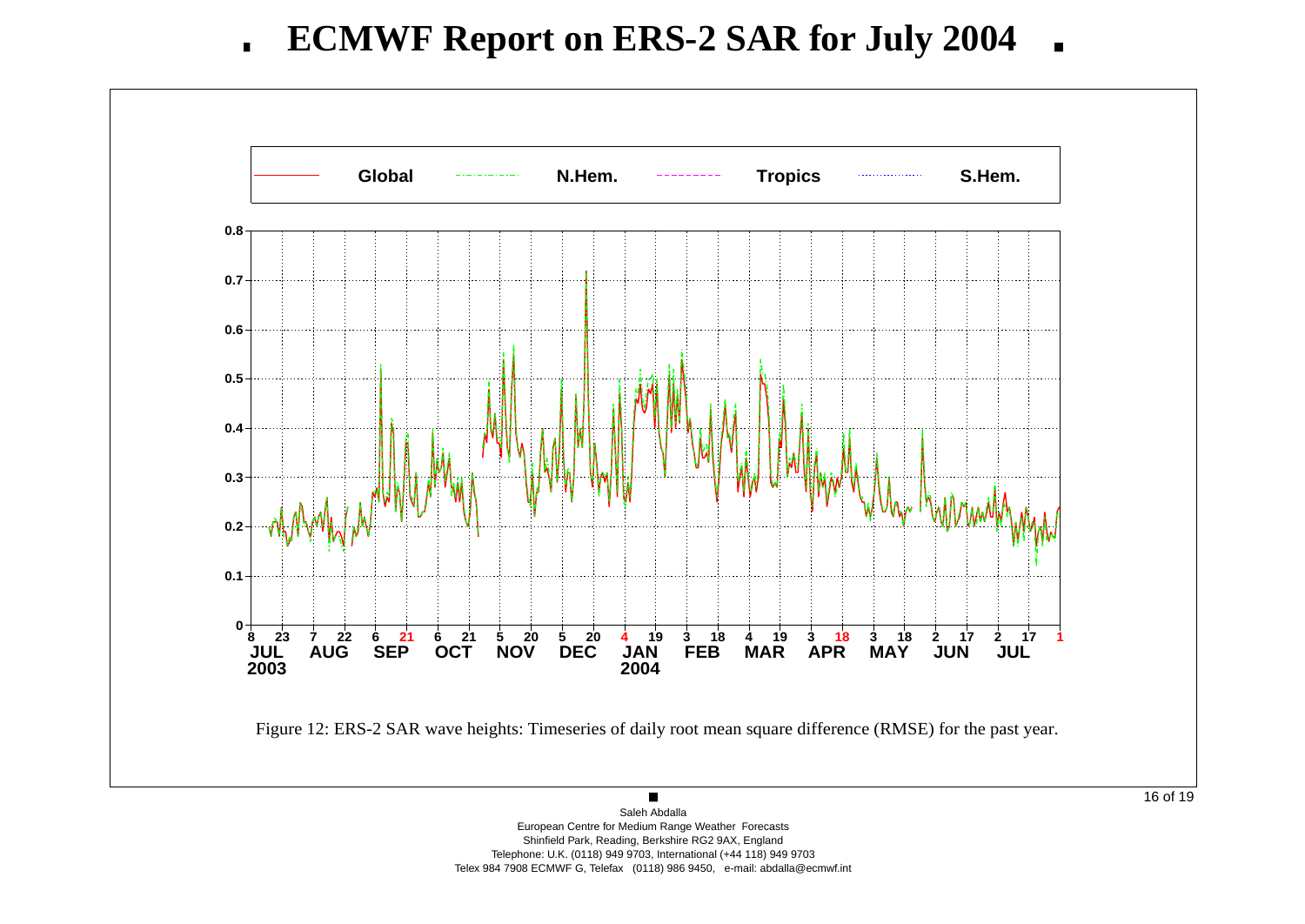**ECMWF Report on ERS-2 SAR for July 2004**  $\blacksquare$ 

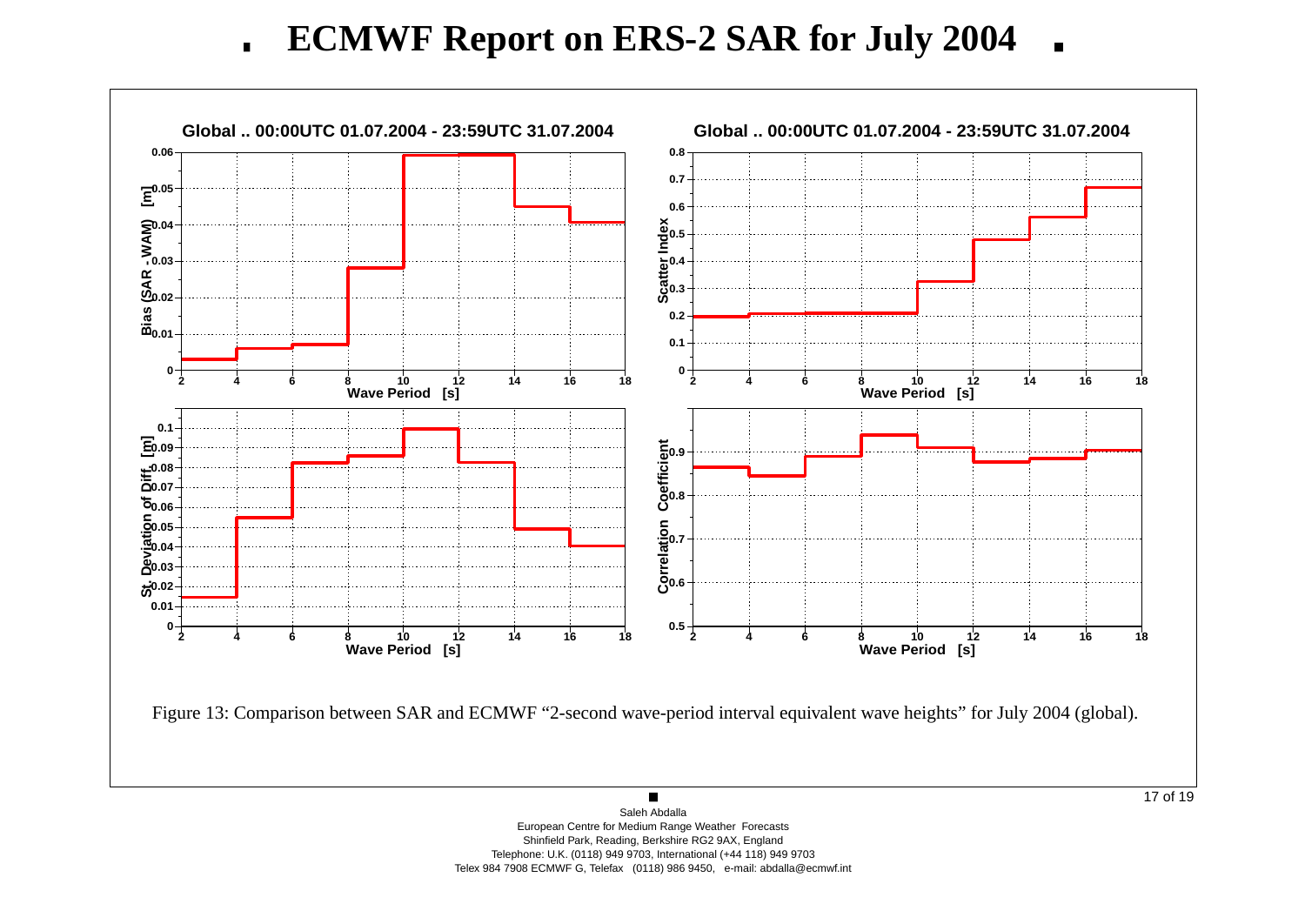**ECMWF Report on ERS-2 SAR for July 2004**  $\blacksquare$